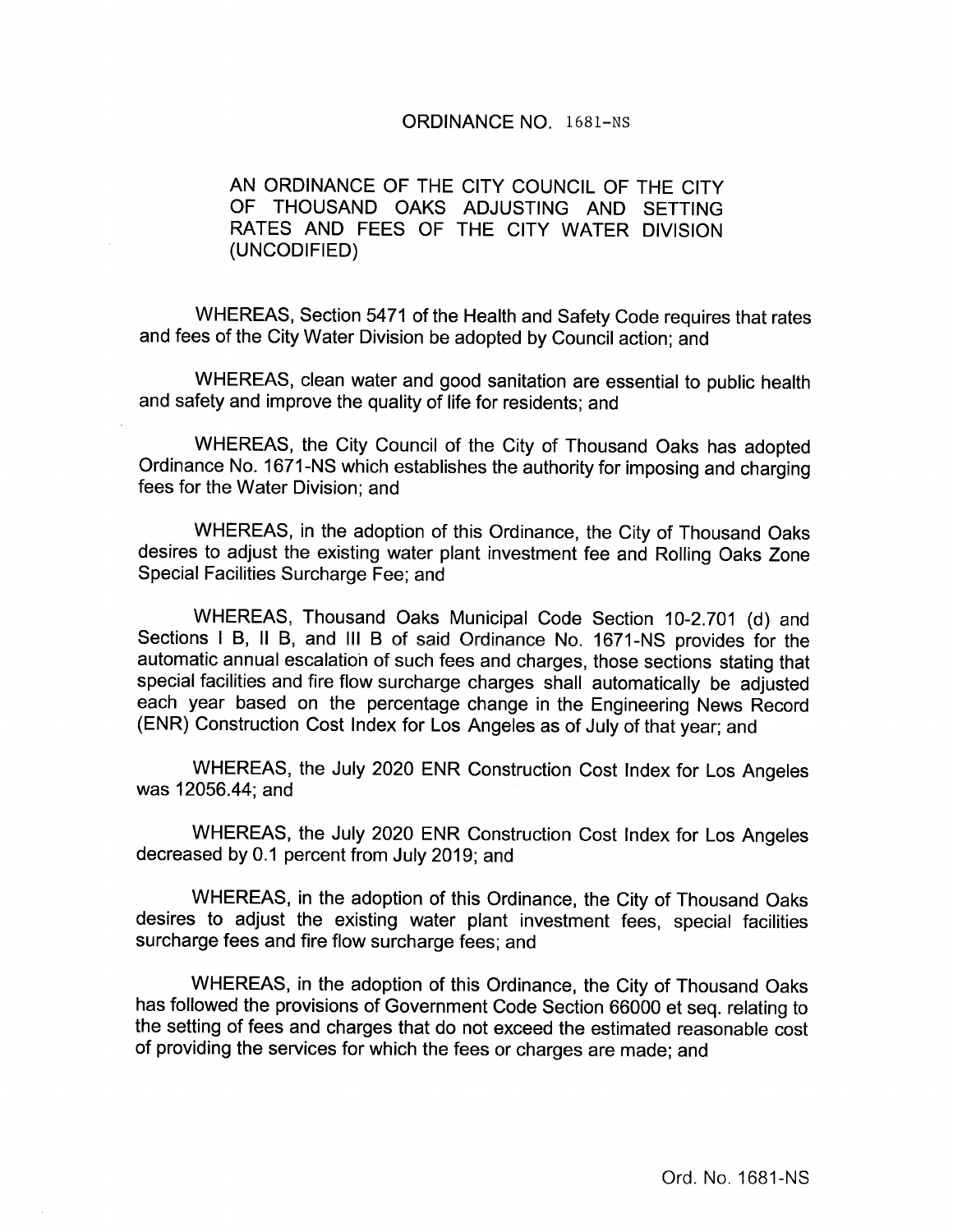WHEREAS, Thousand Oaks Municipal Code Section 10-2.705(c) allows the pass- through of wholesale water and energy charges and Proposition 218 requirements have been complied with; and

NOW, THEREFORE, the City Council of the City of Thousand Oaks DOES ORDAIN as follows:

# PART <sup>1</sup>

# Uncodified)

Ordinance No. 1671-NS is hereby repealed to the extent inconsistent with this Ordinance, concurrent with the effective date of this Ordinance. For ease of administration, one of the purposes of this Ordinance is to have all of the City's water fees, rates, charges, formulas, and related cost recovery matters in one document (or one Ordinance). Some of the water fees, charges, formulas, and related cost recovery matters are restated in this Ordinance and have not been modified or altered from the earlier Ordinance No. 1671- NS therefore, the respective portions of the facility or capital improvement financial plans, operating expense reports and budgets, future facility needs and cost studies, City Council findings and nexus reports associated with the earlier Ordinance are incorporated herein and re-approved by the City Council.

#### PART 2

#### Uncodified)

That the following rates, charges and fees shall be set for the City Water Division in accordance with Chapter 2 of Title 10 of the Thousand Oaks Municipal Code:

 $\mathbf{L}$ In accordance with Section 10-2.701, plant investment fees shall be as follows:

A. Plant Investment Fee. The assessment of the plant investment fee shall be computed as follows:

| By Customer Type*                                                                                  |      | Ratio** |  |
|----------------------------------------------------------------------------------------------------|------|---------|--|
| Single-family detached home                                                                        | 1.00 | \$8,215 |  |
| Single-family detached condominium                                                                 | 1.00 | \$8.215 |  |
| Residential condominium, townhouse, mobile home<br>Apartment, duplex, granny flat, secondary unit, | 0.75 | \$6.162 |  |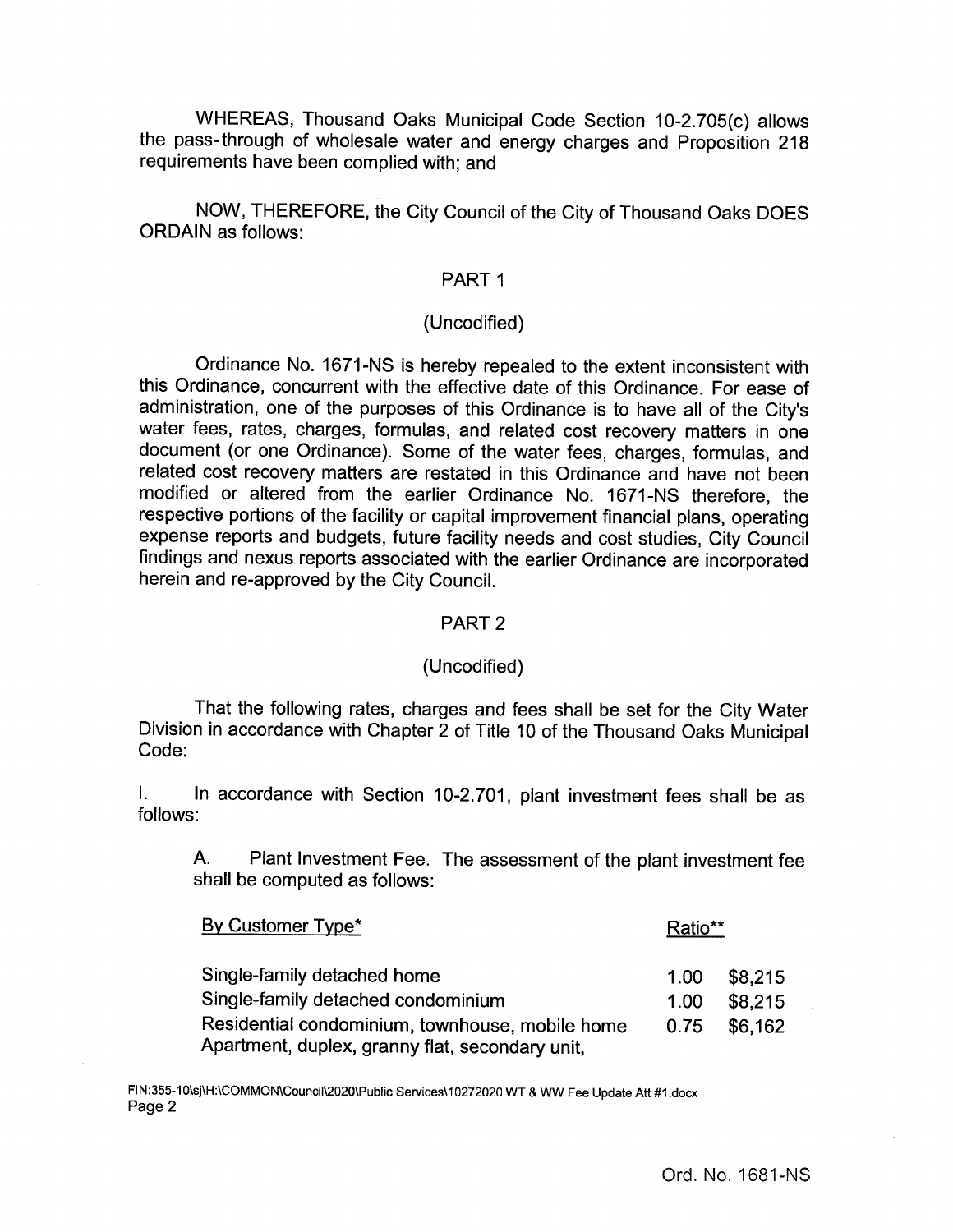| per dwelling unit                                         |                   | 0.75      | \$6,162 |
|-----------------------------------------------------------|-------------------|-----------|---------|
| Motel, hotel, congregate care units, with kitchens        |                   |           |         |
| per dwelling unit                                         |                   | 0.50      | \$4,108 |
| Commercial if 10 or less fixture units & low water use*** |                   | 0.50      | \$4,108 |
|                                                           |                   |           |         |
| By Meter Size*                                            |                   |           |         |
|                                                           |                   |           |         |
| 5/8"x3/4" or 3/4"                                         | 1.00 <sub>1</sub> | \$8,215   |         |
| 1"                                                        | 2.00              | \$16,430  |         |
| 11/2"                                                     | 4.00              | \$32,860  |         |
| 2"                                                        | 6.40              | \$52,576  |         |
| 3"                                                        | 13.00             | \$106,795 |         |
| 4"                                                        | 22.00             | \$180,730 |         |
| 6"                                                        | 45.00             | \$369,675 |         |

Generally, a customer is charged based upon the "customer type" amounts unless that category does not fit. Exceptions include a single-family dwelling or condominium project having larger than a 3/4" meter, kitchen and dining facilities at a motel, hotel, or congregate-care facility, and any irrigation meter. The charge for these customers is to be based on equivalent meter size of the estimated water demand.

\*\*Approximate ratio to single-family detached home or to 5/8" x 3/4" or 3/4" meter as appropriate.

\*\*\*Fixture units as defined in the City of Thousand Oaks Plumbing Code using the water demand weight of fixtures; low water usage corresponds to a hundred cubic feet of eight (8) per month or less.

B. Escalation. In December of each year, all Plant Investment Fee charges in this Ordinance shall be increased by a factor based upon the change from the preceding July-to-July period in the ENR Construction Cost Index for Los Angeles.

C. Vested Maps. Development projects with an approved vesting tentative map which had an application deemed complete by the City prior to January 1, 2021 shall pay the indexed water plant investment fee of \$8,600 per equivalent meter unit. Development projects with an approved vesting tentative map which had an application deemed complete by the City on or after January 1, 2021 shall pay the plant investment fee of \$8,215 per equivalent meter unit, as annually adjusted by C above.

II. In accordance with Section 10-2.702, special facilities surcharge fees shall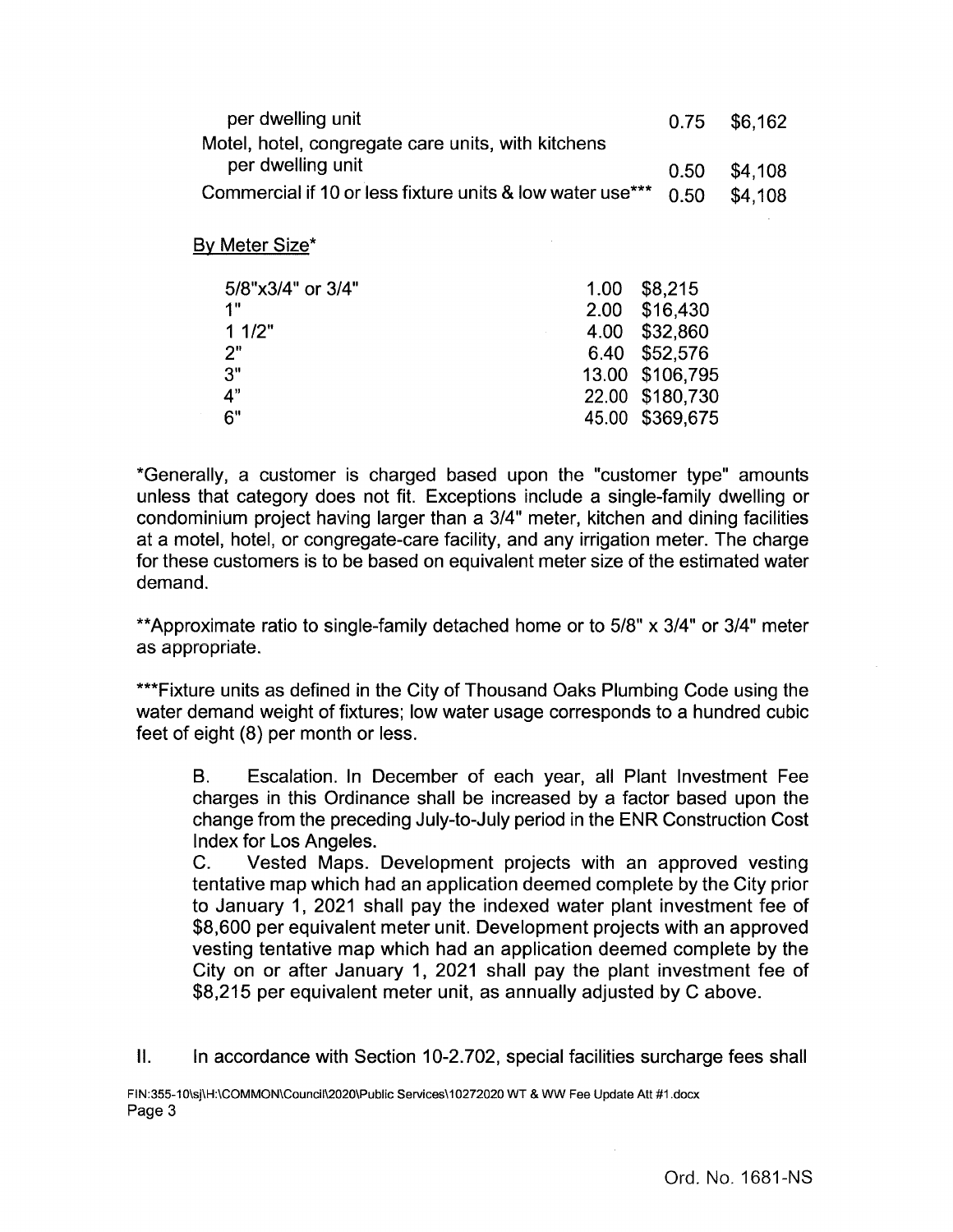be as follows:

| A.                               |                                                                                                   | <b>Special Facilities Surcharge Fees</b>                |                                                                                                                           |
|----------------------------------|---------------------------------------------------------------------------------------------------|---------------------------------------------------------|---------------------------------------------------------------------------------------------------------------------------|
| Single-family Detached: per Unit |                                                                                                   |                                                         |                                                                                                                           |
|                                  | Kelley/Ventu Zone<br><b>Wilder/Grissom Zone</b>                                                   |                                                         | \$<br>3,921<br>\$<br>5,342                                                                                                |
|                                  | Condominiums, Townhouses, Mobile<br>Homes: per Unit<br>Kelley/Ventu Zone<br>- Wilder/Grissom Zone |                                                         | $0.75$ x above<br><b>SFD</b> fees                                                                                         |
|                                  | Apartments, Duplex: per Unit:<br>Kelley/Ventu Zone<br><b>Wilder/Grissom Zone</b>                  |                                                         | $0.75x$ above<br><b>SFD</b> fees                                                                                          |
|                                  | Motel, Hotel, Congregate Care: per<br>Room or Suite                                               |                                                         | $0.50 \times above$<br><b>SFD</b> fees                                                                                    |
|                                  | Commercial Projects with 8 or less<br><b>Fixture Units</b>                                        |                                                         | $0.50 \times above$<br><b>SFD</b> fees                                                                                    |
|                                  | <b>Irrigation Meters</b>                                                                          |                                                         | - 0 -                                                                                                                     |
|                                  | All others, on a building-by-<br>building basis                                                   |                                                         | *Per formula below<br>with a minimum charge<br>equal to "SFD" charge<br>per site/project                                  |
|                                  | * SFS=SFD amount x (FF x 0.5 + F.U. x 0.25 + Sq. Ft. x 0.25)<br>1000<br>20                        | 3000                                                    |                                                                                                                           |
|                                  | Where:<br><b>SFS</b><br>≕<br><b>SFD</b><br>≕<br>FF.<br>$=$<br>F.U.<br>$=$<br>Sq. Ft.<br>=         | Single-family dwelling<br>Fixture units in site/project | Special facilities surcharge per site/project<br>Required fire flow for site/project<br>Total site/project square footage |

 $\bar{\chi}$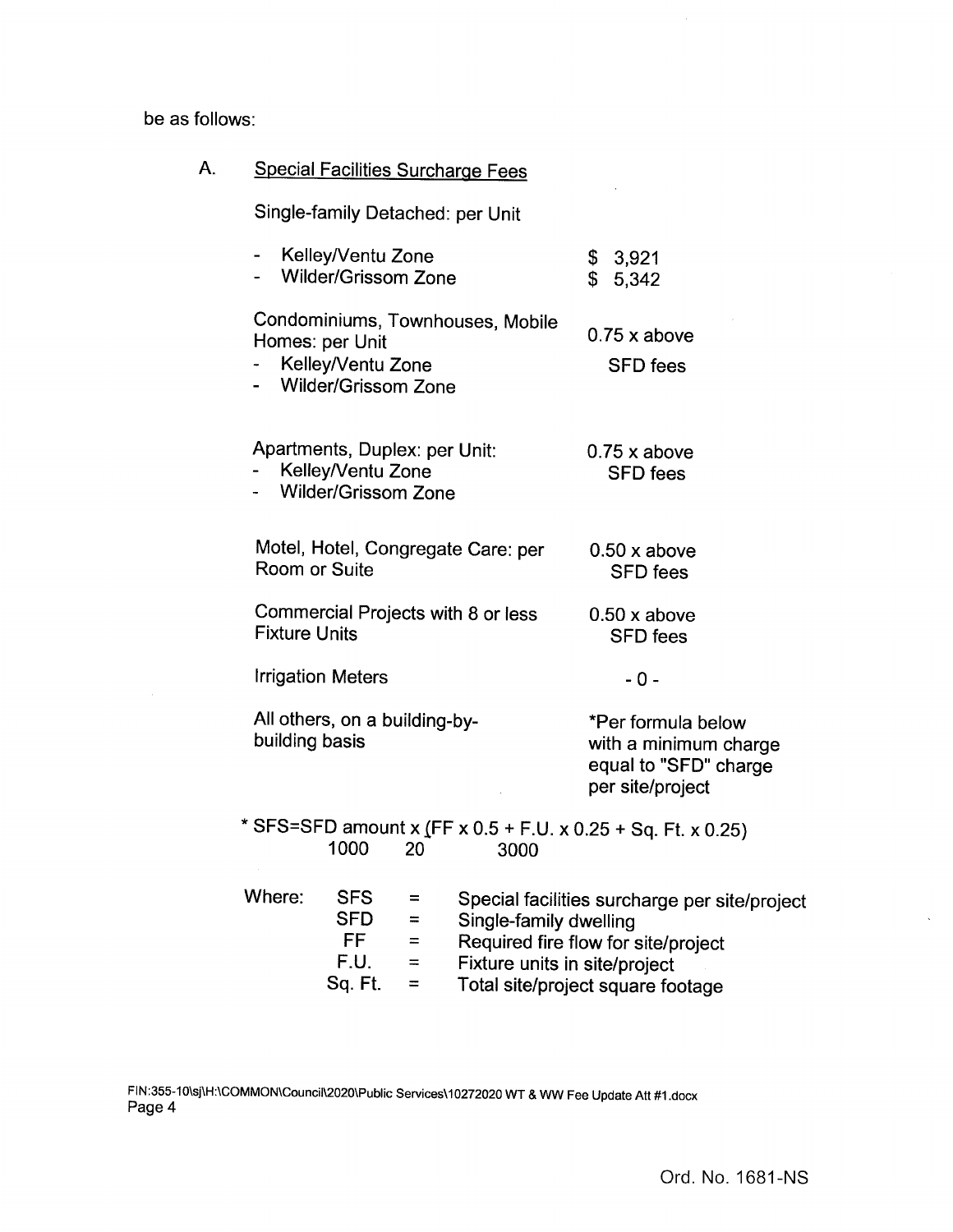B. Escalation. In December of each year, all Special Facilities Surcharge Fee charges in this Ordinance shall be increased or decreased by a factor based upon the percent increase or decrease in the ENR Construction Cost Index for Los Angeles as of July of that year.

III. In accordance with Section 10-2.703, the fire flow surcharge fees shall be as follows:

# A. Fire Flow Surcharge Fees

| Required fire flow                        | Residential | All Others              |
|-------------------------------------------|-------------|-------------------------|
| $0-1,250$ gpm<br>0 Required fire flow     | \$0         | \$0                     |
| $1,251 - 1,750$ gpm<br>Required fire flow | 10% of PIF  | \$6,034 or 10% of PIF*  |
| $1,751 - 2,250$ gpm<br>Required fire flow | 20% of PIF  | \$12,043 or 20% of PIF* |
| Over $2,250$ gpm<br>Required fire flow    | 30% of PIF  | \$18,073 or 30% of PIF* |

Whichever is greater, per site/project.

Fire flow surcharge fees shall not be applied to the PIF for any irrigation meter.

B. Escalation. In December of each year, all Fire Flow Surcharge Fee charges in this Ordinance shall be increased or decreased by a factor based upon the percent increase or decrease in the ENR Construction Cost Index for Los Angeles as of July of that year.

C. Refunds of Previous Payments. Where payments of fire flow surcharge fees have been made at higher rates, refunds shall not be made. Where an agreement has been executed for the deferred payment of this fee, the amount due shall be the amount shown on the deferred agreement.

IV. In accordance with Section 10-2.705, the base or minimum domestic including single-family residential, multiple family dwellings, apartments, commercial buildings, and trailer courts) rate shall be as follows: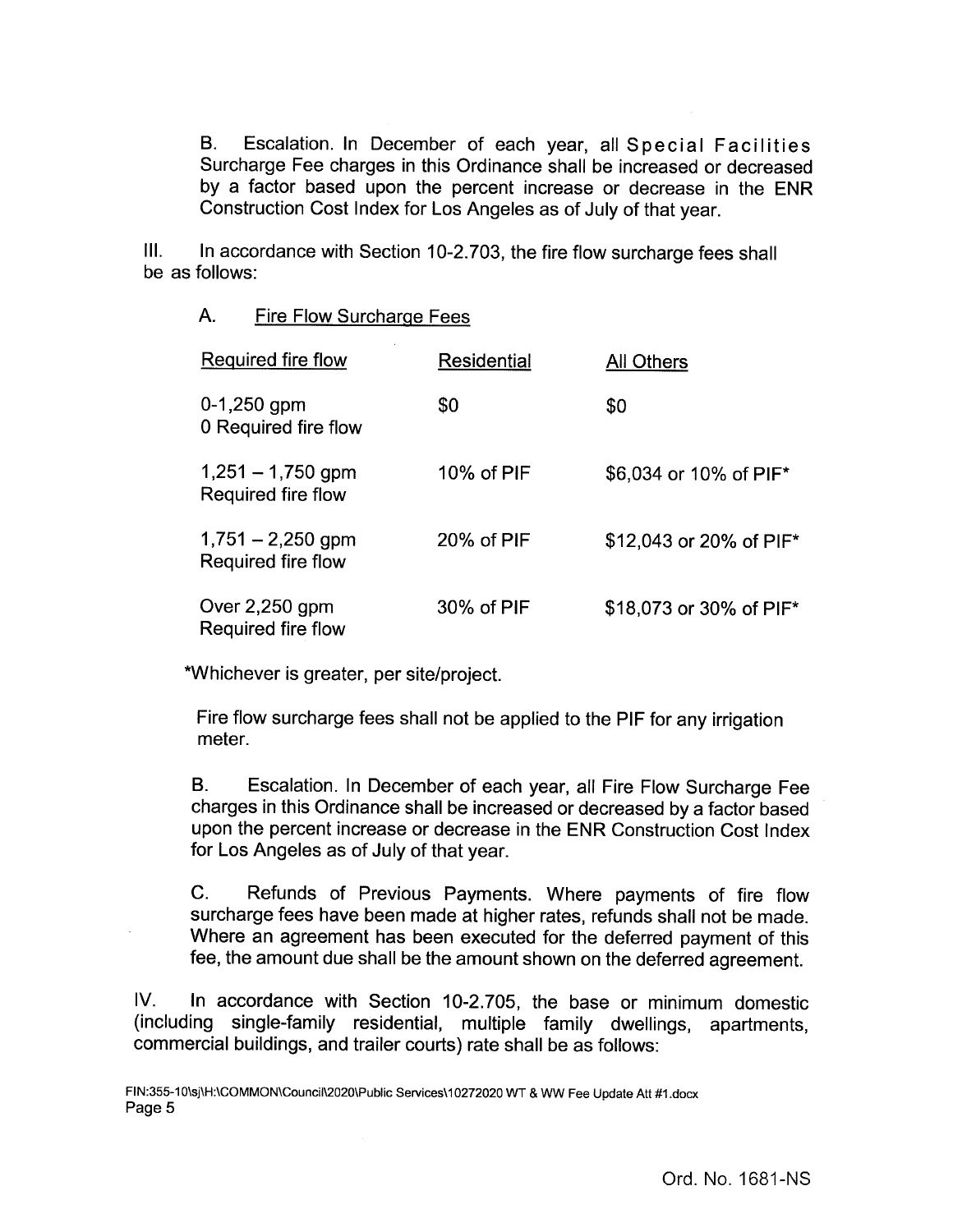A. Single Units Rate: On or after January 1, 2021

| Meter Size   | Base Rate (Monthly)* |
|--------------|----------------------|
| 5/8" or 3/4" | \$<br>26.09          |
| 1"           | \$41.18              |
| $1 - 1/2"$   | \$78.89              |
| 2"           | \$124.14             |
| 3"           | \$267.44             |
| 4"           | \$478.61             |
| 6"           | \$983.92             |

\*Most customers are billed bi-monthly

B. Multiple Units Rate ( including multiple family dwellings, apartments, commercial buildings and trailer courts):

Same as single units

C. Groundwater accounts are not charged a base meter charge as total program costs are collected through the quantity rate.

D. Charges for portions of billing period: a property connected to the water system for a portion of a billing period shall be billed for the portion of the period service is received.

E. In accordance with Section 10-2.705, the quantity rate shall be as follows per one hundred (100) cubic feet.

a. Non-Single-family Residential

On or after January 1, 2021:

Quantity Rate \$5.60

b. Single-Family Residential Quantity Rate

On or after January 1, 2021:

| Tier 1 (0 - 12 HCF)  | \$5.24 |
|----------------------|--------|
| Tier 2 (13 - 30 HCF) | \$5.58 |

Tier 3 (31+ HCF) \$6.00

FIN: 355-10\ sj\H:\COMMON\Council\2020\Public Services\10272020 WT & WW Fee Update Att #1.docx Page 6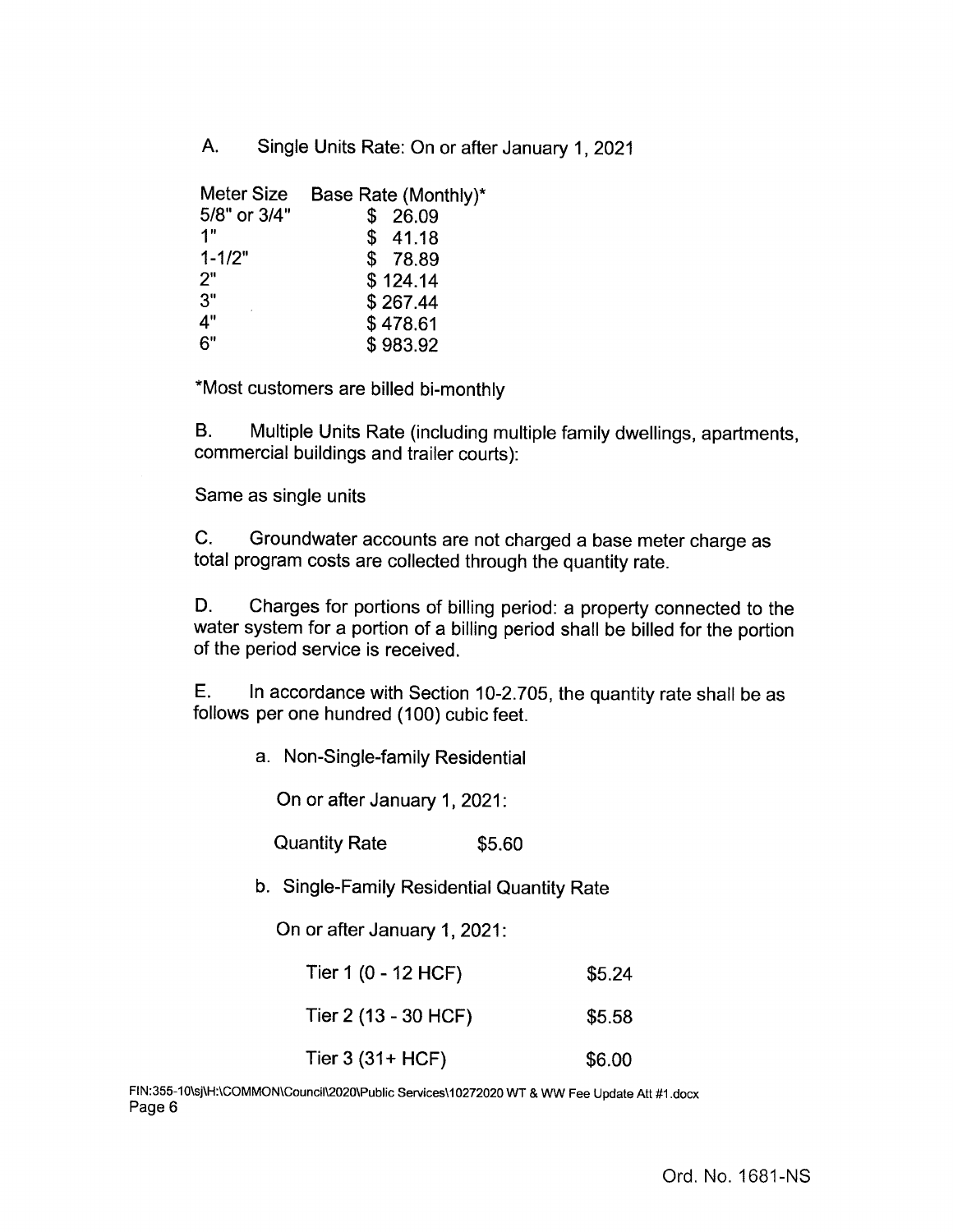F. In accordance with Section 10-2. 705, the pumping lift charge shall be twenty-two cents (\$0.22) on or after January 1, 2021. It shall be charged to all water services which rely on one or more pumping lifts in the City system.

G. In accordance with Section 10-2.706, the groundwater rate shall be two dollars and twenty-four cents (\$2.24) on or after January 1, 2021 per one hundred (100) cubic feet. This rate is based on charging forty 40%) percent of the current non- single-family residential water quantity rate.

H. In accordance with Sections 10-2.707 and 10-2.708, the following shall apply for construction water and unmetered water furnished by the City:

a. Construction Water

The construction water rate shall be thirteen dollars and sixteen cents 13. 16) on or after January 1, 2021 per one hundred cubic feet with a monthly base rate of \$802. 32 on or after January 1, 2021. These rates are based on charging 135 percent (135%) of the current non single-family residential quantity potable water rate and three (3) times the current base rate for a 3-inch meter.

Deposit: \$620.00 for a 3-inch meter or as determined by the Public Works Director for larger meter sizes.

Installation Charge: \$90.00 with a signed application by an authorized person, for initial installation.

> 45.00 each time the meter is relocated to another hydrant at the customer's request.

b. Unmetered Water

For projects where a water system has been declared usable but has not been accepted by the City Council and the subdivider, builder, or developer requests the use of or uses unmetered water for incidental onsite construction purposes, a monthly fee equal to that of the base rate of a 3/4" water meter shall be charged per lot. The subdivider, builder or developer shall be responsible for the payment of the charge until such time as the new owner or occupant signs an application for metered service at which time the regular service charges shall apply.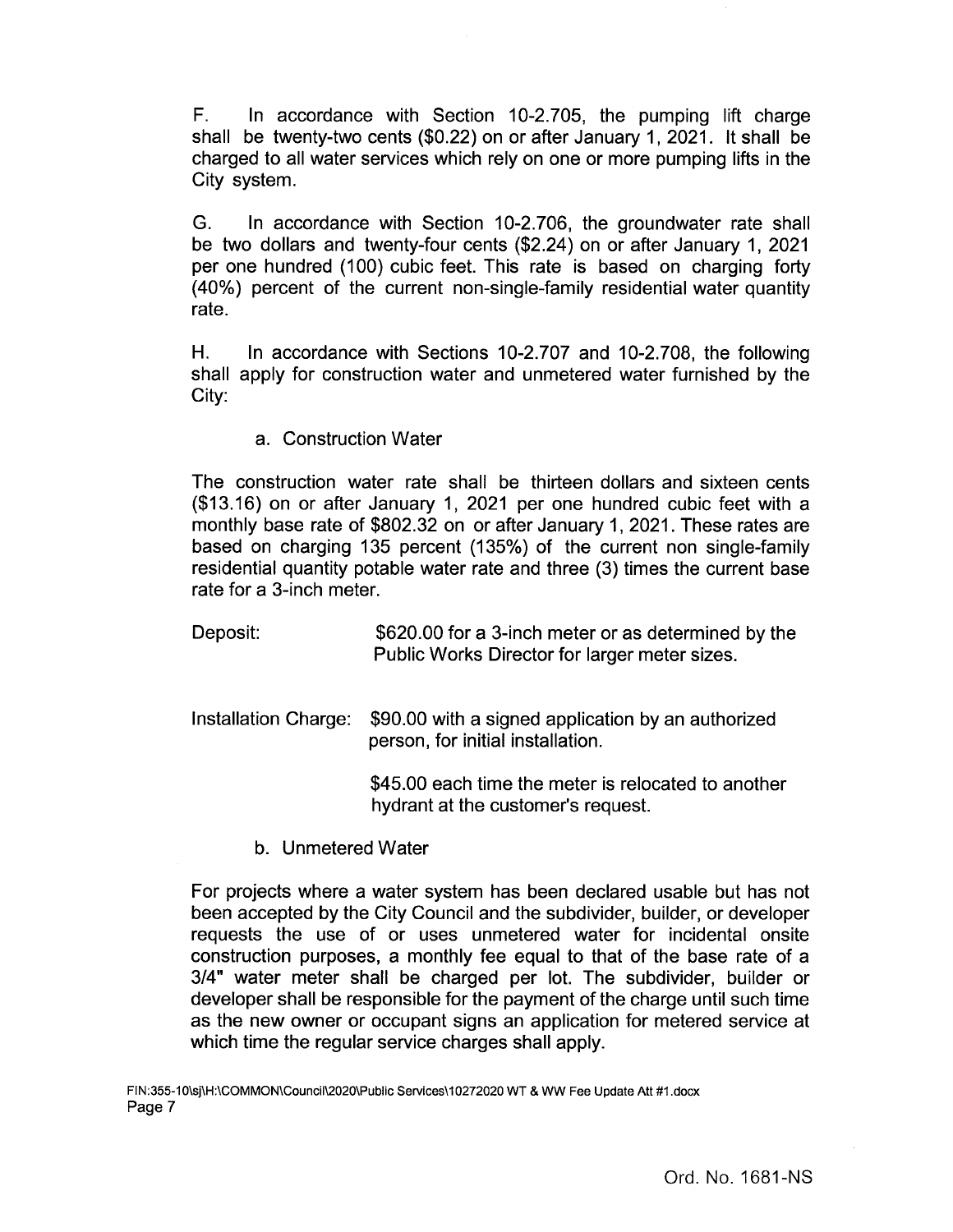If water use during the period the availability rate is in effect is estimated to exceed three (3) hcf per service per month, the Public Works Director may increase such monthly service charge to reflect the estimated usage.

c. Payment Due Date:

Payment is due on all invoices for construction water and unmetered water within 40 days of the date of the invoice; the invoice becomes delinquent then after.

 $\mathbf{L}$ In accordance with Section 10-2.902, delinquent invoices shall be assessed a basic penalty equal to ten ( 10%) percent of the unpaid water service charge. An additional penalty, equal to one half of one percent 0. 5%) of the unpaid water service charge and the basic penalty shall be charged each month, or fraction thereof, that the water service charge and the basic penalty of the previous billing period remain unpaid.

J. In accordance with Sections 10-2.712 and 10-7.715, the overhead rate is included in the approved fully-burdened hourly rate.

K. In accordance with Section 10-2.713 and 10-2.305, the minimum rate for each automatic fire sprinkler service and each private fire hydrant shall be as follows:

| <b>Size of Service</b> | Monthly |
|------------------------|---------|
| Connection             | Charge  |
| 2-inch & smaller       | \$7.60  |
| 3-inch                 | \$11.40 |
| 4-inch                 | \$15.20 |
| 6-inch                 | \$22.70 |
| 8-inch                 | \$30.30 |
| $10-$ inch             | \$37.90 |
| 12-inch                | \$45.50 |

L. Beginning on February 13, 2020, the administrative fee for the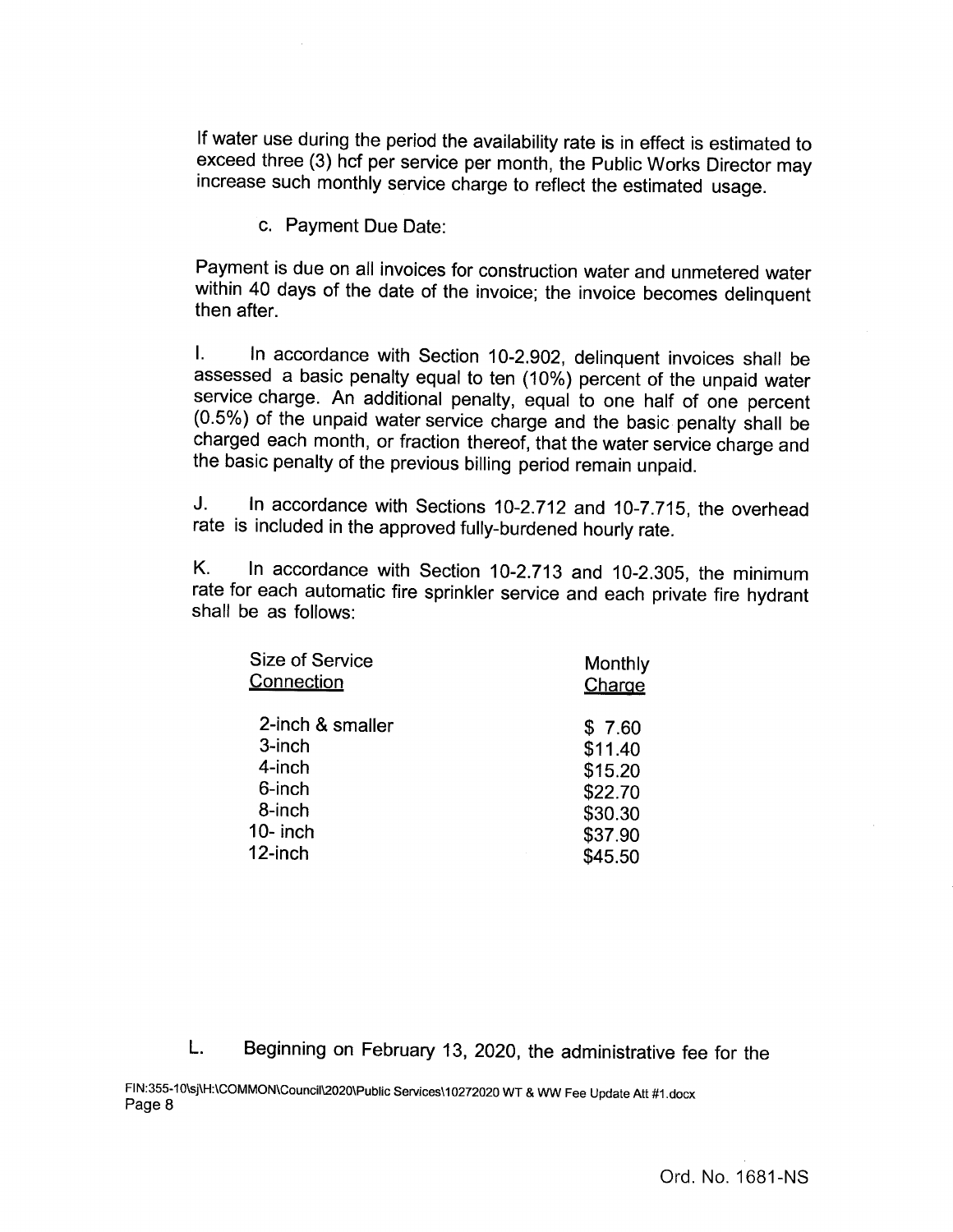installation of non- construction water meters shall be computed as follows:

# **By Meter Size**

| 5/8" x 3/4" or a 3/4" | \$460.00 |
|-----------------------|----------|
| 4 H                   | \$580.00 |

For all other meters, a deposit equal to 100 percent of the estimated cost of installing the meter shall be collected. A cost accounting of the installation costs of water meters larger than 1" shall be prepared. Overages shall be refunded and shortfalls shall be billed to the responsible party.

M. Repeal of any provision of this ordinance will not affect any penalty, forfeiture, or liability incurred before, or preclude prosecution and imposition of penalties for any violation occurring before, this Ordinance's effective date. Any such repealed part will remain in full force and effect for sustaining action or prosecuting violations occurring before the effective date of this Ordinance.

N. Any water-related fees not set forth in this ordinance may be set forth in the User Fee Manual or other ordinance or resolution.

### PART 3

#### Continuation (Uncodified)

Repeal of any provision of Ordinance No. 1671- NS herein will not affect any penalty, forfeiture, or liability incurred before, or preclude prosecution and imposition of penalties for any violation occurring before, this Ordinance's effective date. Any such repealed part will remain in full force and effect for sustaining action or prosecuting violations occurring before the effective date of this Ordinance.

#### PART 4

#### **Severability**

If any section, sentence, clauses, or phrase of this ordinance is for any reason held to be invalid or unconstitutional by a decision of any court of competent jurisdiction, such decision shall not affect the validity of the remaining portions. The City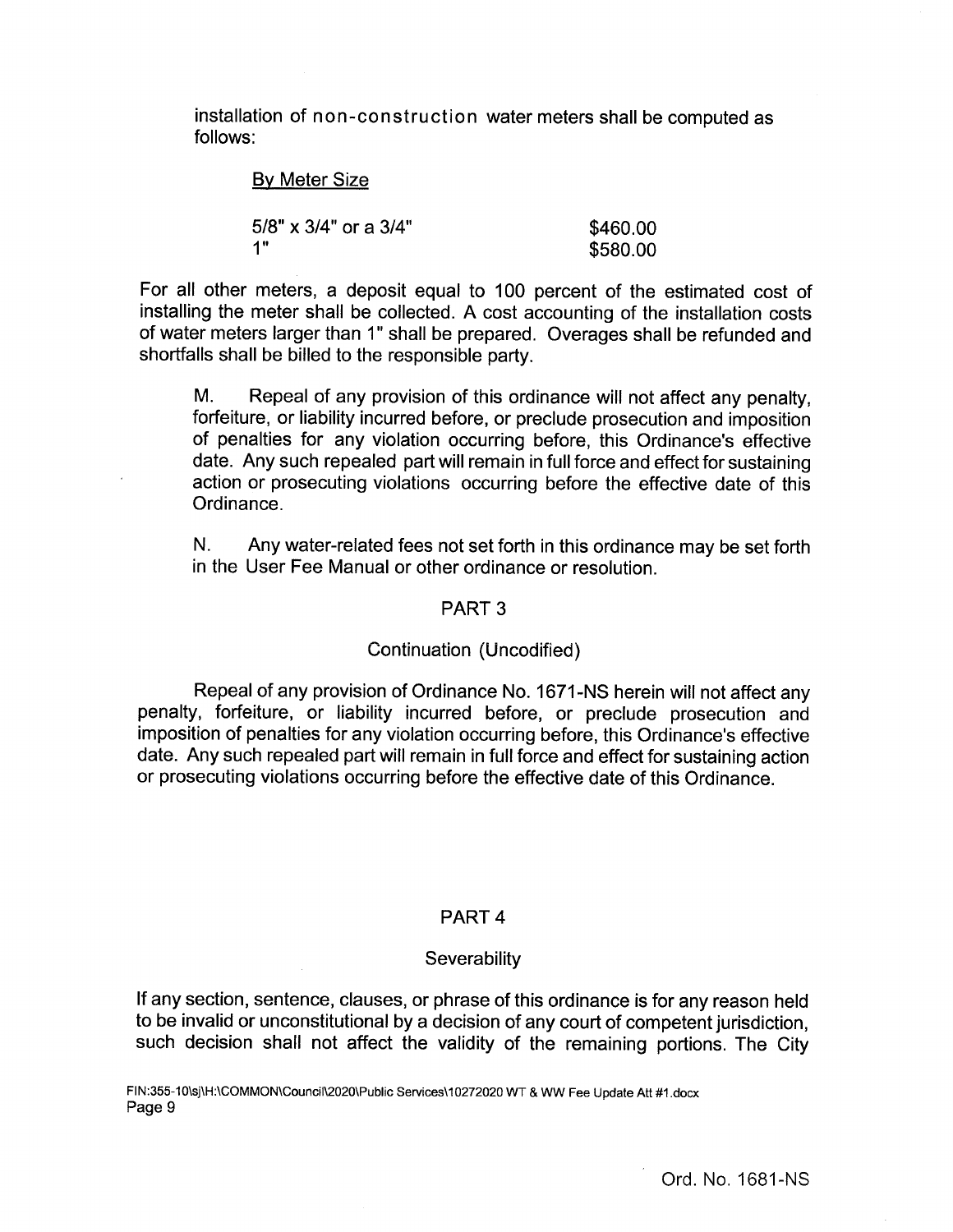Council hereby declares that it would have passed this ordinance, and each section, sentence, clause, or phrase thereof, irrespective of the fact that any one or more sections, subsections, sentences, clause, or phrases be declared invalid or unconstitutional.

# PART 5

# Effective Date

This Ordinance shall take effect on the thirty-first (31st) day following its final passage and adoption.

PASSED AND ADOPTED

Al Adam, Mayor City of Thousand Oaks, California

ATTEST:

 $Q_{\text{prh}l}$ Cýnthia M. Rodriguez, City Cler

APPROVED AS TO FORM:

Office of the City Attorney

Patuk / Hen  $\mathbf{v} = \mathbf{v}$  $\angle$ 

Tracy Fried, Deputy City Attorney

APPROVED AS TO ADMINISTRATION:

Out Harde You **Manager** 

FIN: 355-10\ sj\ H:\ COMMON\Council\2020\Public Services\10272020 WT & WW Fee Update Att #1. docx Page 10